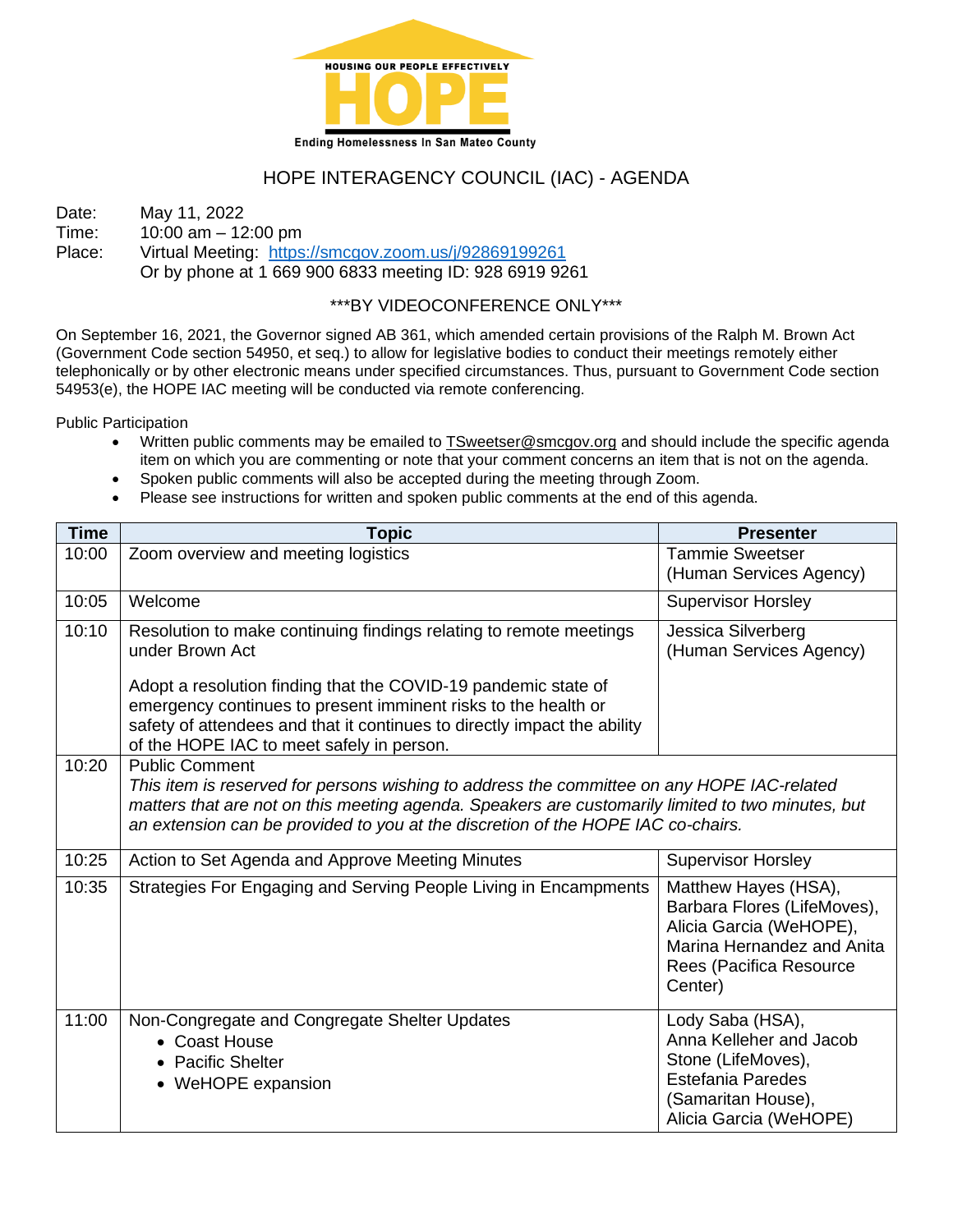| 11:20 | <b>Updates</b><br>• Working Together to End Homelessness<br>• Peggy Jensen (CEO)<br><b>Emergency Rental Assistance Program Updates</b><br>• Rozeena Jhinnu (HSA)<br>• Navigation Center<br>• Matthew Hayes (HSA)<br>• Stone Villa<br>• Jessica Silverberg (HSA) | <b>County Executive's Office</b><br>and Human Services Agency<br>staff |
|-------|-----------------------------------------------------------------------------------------------------------------------------------------------------------------------------------------------------------------------------------------------------------------|------------------------------------------------------------------------|
| 11:45 | Roundtable Announcements                                                                                                                                                                                                                                        | <b>HOPE IAC members</b>                                                |
| 11:55 | Closure                                                                                                                                                                                                                                                         | <b>Supervisor Horsley</b>                                              |
|       | .<br>$\cdot$ . $\cdot$ . A<br>$\sim$ $\sim$<br>$\sim$ $\sim$ $\sim$                                                                                                                                                                                             |                                                                        |

2022 meeting dates: August 10, and November 9, 10 am – 12pm

*Meetings are accessible to people with disabilities. Individuals who need special assistance or a disability-related modification or accommodation (including auxiliary aids or services) to participate in this meeting, or who have a disability and wish to request an alternative format for the agenda, meeting notice, agenda packet or other writings that may be distributed at the meeting, should contact Tammie Sweetser at least 2 working days before the meeting at (650) 802-5116 and/or [tsweetser@smcgov.org.](mailto:tsweetser@smcgov.org) Notification in advance of the meeting will enable the Council to make reasonable arrangements to ensure accessibility to this meeting and the materials related to it. Attendees to this meeting are reminded that other attendees may be sensitive to various chemical based products.*

#### **Instructions for Public Comment During Videoconference Meetings**

During videoconference meetings of the HOPE IAC members of the public may address the HOPE IAC members as follows:

#### **\*Written Comments:**

Written public comments may be emailed in advance of the meeting. Please read the following instructions carefully:

- 1. Your written comment should be emailed to **[TSweetser@smcgov.org](mailto:TSweetser@smcgov.org)**
- 2. Your email should include the specific agenda item on which you are commenting or note that your comment concerns an item that is not on the agenda.
- 3. Members of the public are limited to one comment per agenda item.
- 4. The length of the emailed comment should be commensurate with the two minutes customarily allowed for verbal comments, which is approximately 250-300 words.
- 5. If your emailed comment is received at least 24 hours prior to the meeting, it will be provided to the HOPE IAC members and made publicly available on the HOPE IAC website along with the agenda. We cannot guarantee that e-mails received less than 24 hours before the meeting will be read during the meeting but such emails will still be included in the administrative record of the meeting.

#### **\*Spoken Comments:**

Spoken public comments will be accepted during the meeting through Zoom. Please read the following instructions carefully:

1. The May 11, 2022 HOPE IAC meeting may be accessed through Zoom online at

<https://smcgov.zoom.us/j/92869199261>

The meeting ID is: *928 6919 9261*. The May 11, 2022 HOPE IAC meeting may also be accessed via telephone by dialing *1 669 900 6833* Enter the meeting ID: *928 6919 9261* then press #.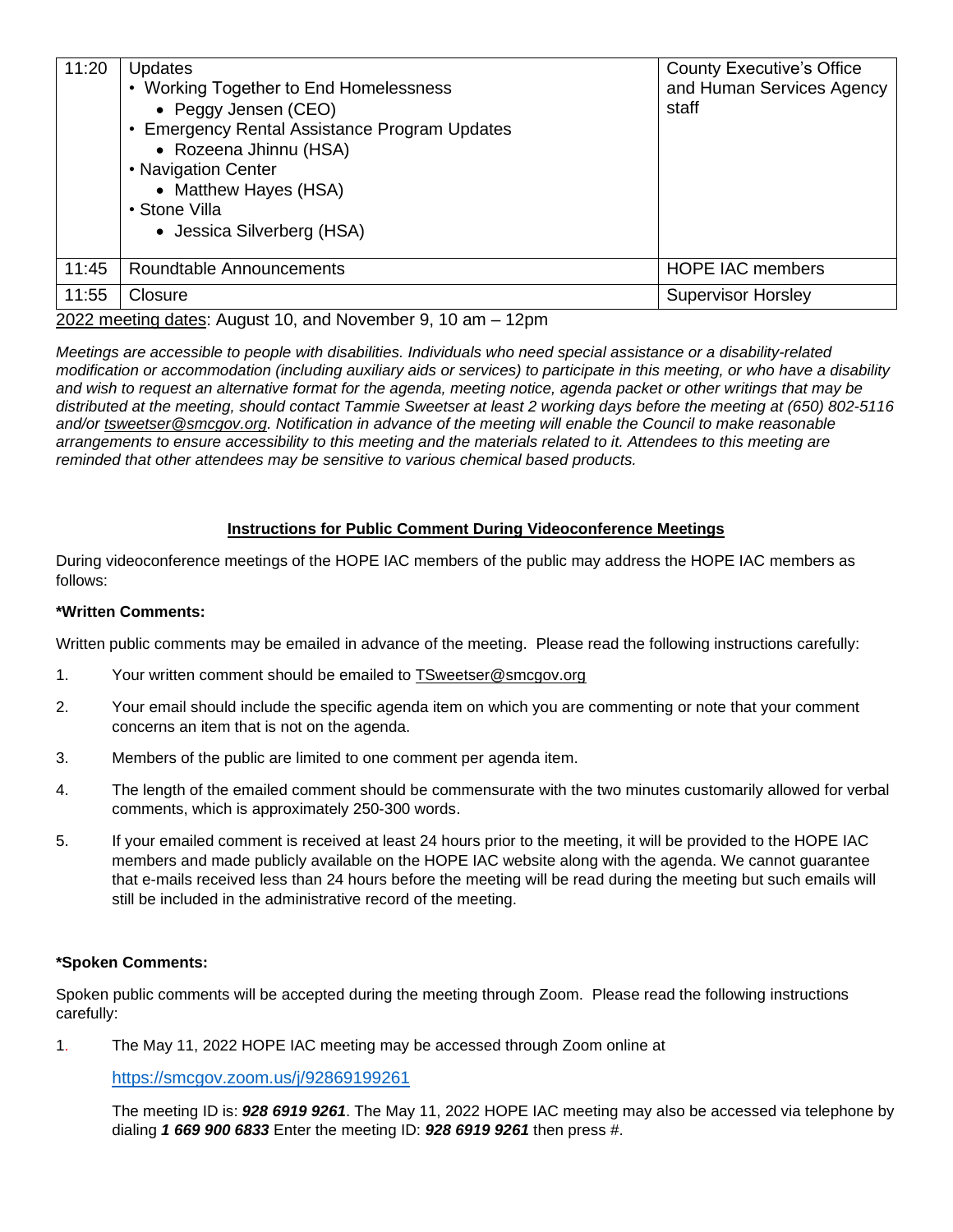- 2. You may download the Zoom client or connect to the meeting using an internet browser. If using your browser, make sure you are using a current, up-to-date browser: Chrome 30+, Firefox 27+, Microsoft Edge 12+, Safari 7+. Certain functionality may be disabled in older browsers including Internet Explorer.
- 3. You will be asked to enter an email address and name. We request that you identify yourself by name as this will be visible online and will be used to notify you that it is your turn to speak.
- 4. When the HOPE IAC Clerk calls for the item on which you wish to speak, click on "raise hand." The Clerk will activate and unmute speakers in turn. Speakers will be notified shortly before they are called to speak.
- 5. When called, please limit your remarks to the time limit allotted.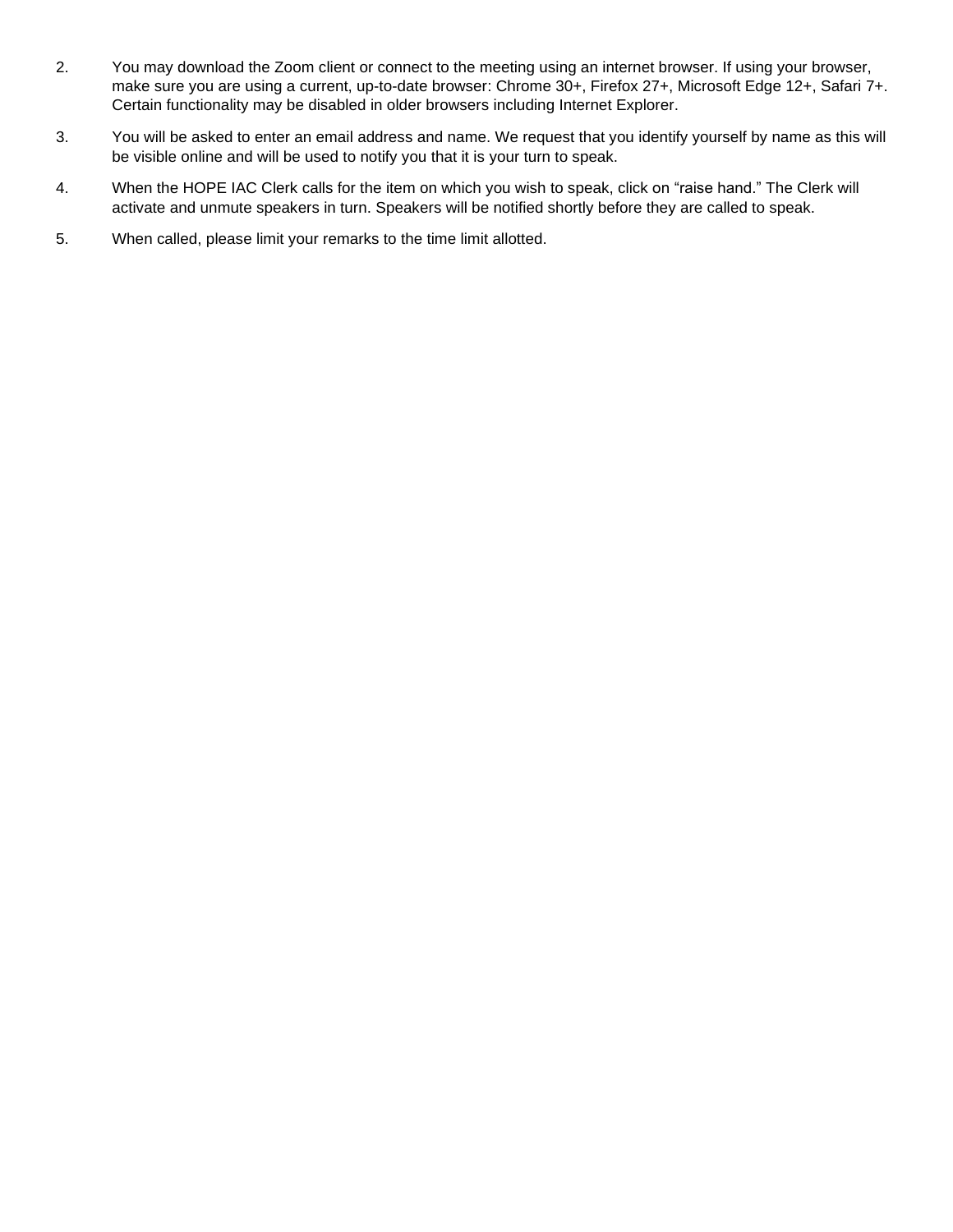**Date:** May 11, 2022 **To:** HOPE Interagency Council (IAC) **From:** Human Services Agency Staff **Subject:** Resolution to make continuing findings relating to remote meetings under Brown Act

## **RECOMMENDATION:**

Adopt a resolution finding that the COVID-19 pandemic state of emergency continues to present imminent risks to the health or safety of attendees and that it continues to directly impact the ability of the HOPE IAC to meet safely in person.

## **BACKGROUND:**

On June 11, 2021, Governor Newsom issued Executive Order N-08-21, which waived, through September 30, 2021, certain provisions of the Brown Act relating to teleconferences/remote meetings by local agency legislative bodies. The Executive Order waived, among other things, the provisions of the Brown Act that otherwise required the physical presence of members of local agency legislative bodies in a particular location as a condition of participation in, or to constitute a quorum for, a public meeting.

The waivers set forth in the Executive Order expired on October 1, 2021, and absent any further State action, local agency legislative bodies subject to the Brown Act would have been required to fully comply with the Brown Act's meeting requirements as they existed prior to March 2020, including the Brown Act's various restrictions and requirements related to teleconferences.

On September 16, 2021, the Governor signed into law Assembly Bill (AB) 361, a bill that came into effect immediately and that codifies certain of the teleconference procedures that local agencies have adopted in response to the Governor's Brown Act-related Executive Orders. Specifically, AB 361 allows a local agency to continue to use teleconferencing under the same basic rules as provided in the Executive Orders as long as there is a proclaimed state of emergency, in combination with either (1) local health official recommendations for social distancing or (2) findings adopted by majority vote of the local agency legislative body that meeting in person would present imminent risks to the health or safety of meeting attendees.

AB 361 also requires that, if the state of emergency lasts for more than 30 days, the local agency legislative body must make findings every 30 days to continue using the bill's exemption to the otherwise-applicable Brown Act teleconferencing rules. Specifically, the legislative body must reconsider the circumstances of the state of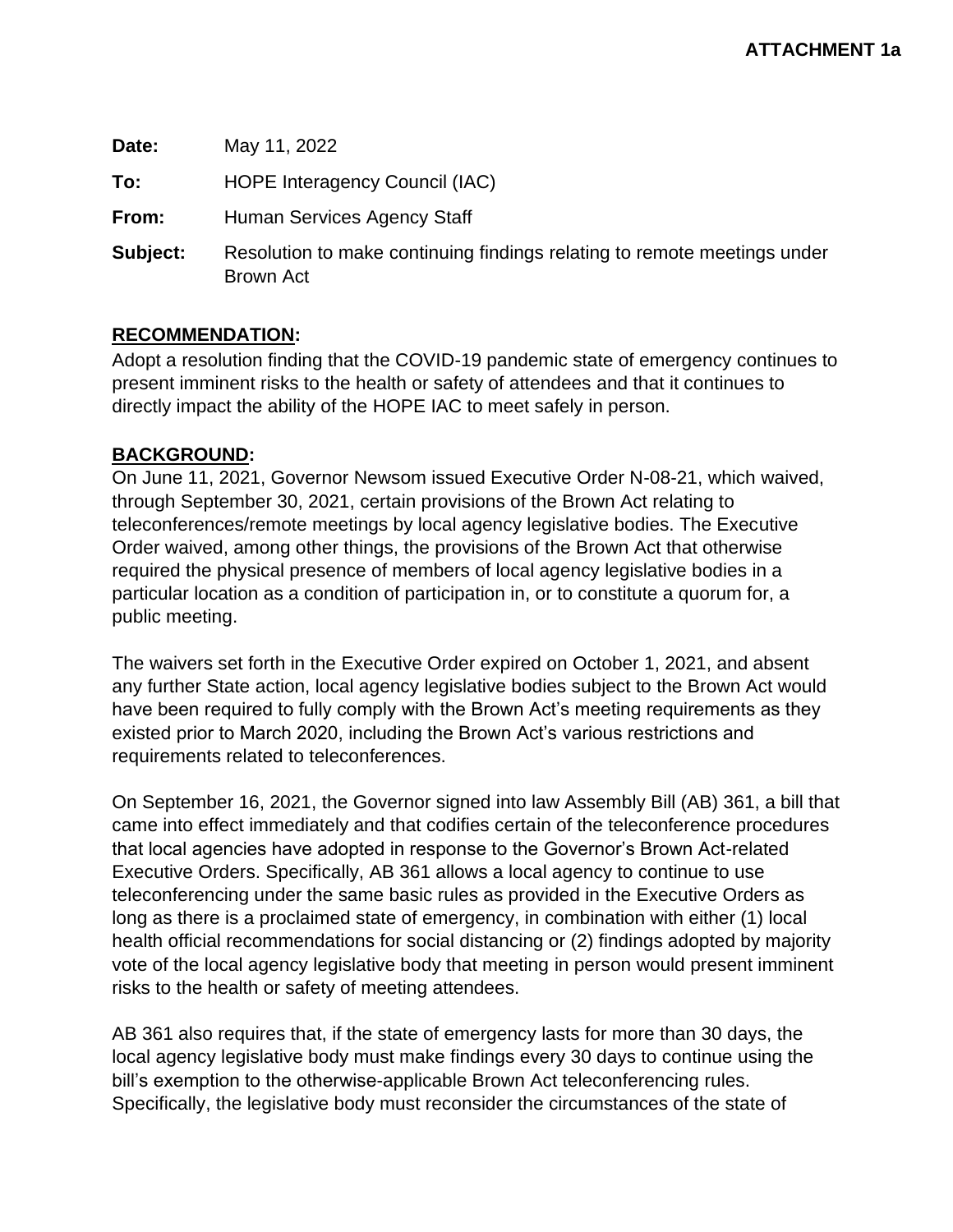emergency and find that the state of emergency continues to directly impact the ability of members of the local agency legislative body to meet safely in person.

As noted, local agency legislative bodies were required to return to in-person meetings on October 1, 2021, unless they chose to continue with fully teleconferenced meetings and made the findings prescribed by AB 361 related to the existing state of emergency.

At its meetings on October 19, 2021, November 16, 2021, December 14, 2021, January 11, 2022, February 8, 2022, March 8, 2022, and April 5, 2022 the Board of Supervisors ("Board") unanimously adopted a resolution (Nos. 078482, 078550, 078609, 078653, 078701, 078752, and 078803, respectively) finding that the existing COVID-19 state of emergency continues to directly impact the ability of members of the Board to meet safely in person and that meeting in person would present imminent risks to the health or safety of meeting attendees.

At its meetings of November 10, 2021 and February 9, 2022, HOPE IAC unanimously adopted resolutions finding that the existing COVID-19 state of emergency likewise continues to directly impact the ability of HOPE IAC to meet safely in person and that meeting in person would present imminent risks to the health or safety of meeting attendees.

# **DISCUSSION:**

If HOPE IAC desires to continue meeting remotely pursuant to the provisions of AB 361, it must reconsider the circumstances of the state of emergency every thirty days. As described below, the circumstances, though improved, remain materially similar to those in existence on September 28, 2021 when the Board adopted Resolution No. 078447 first invoking the provisions of AB 361, as well as on October 19, 2021, November 16, 2021, December 14, 2021, January 11, 2022, February 8, 2022, March 8, 2022, and April 5, 2022 when the Board reconsidered the circumstances of the COVID-19 state of emergency.

As noted at those times, the County's high vaccination rate, successfully implemented local health measures, and best practices by the public have proven effective, in combination, at controlling the local spread of COVID-19.

The Centers for Disease Control and Prevention ("CDC") has advised that the Omicron variant, which was classified as a Variant of Concern in November 2021, spreads more easily than the original virus that causes COVID-19 and the Delta variant. The CDC expects that anyone with Omicron infection can spread the virus to others, even if they are vaccinated or do not have symptoms. The presence and severity of symptoms can be affected by COVID-19 vaccination status, the presence of other health conditions, age, and history of prior infection. While preliminary data suggest that Omicron may cause more mild disease than previous variants, some people may still have severe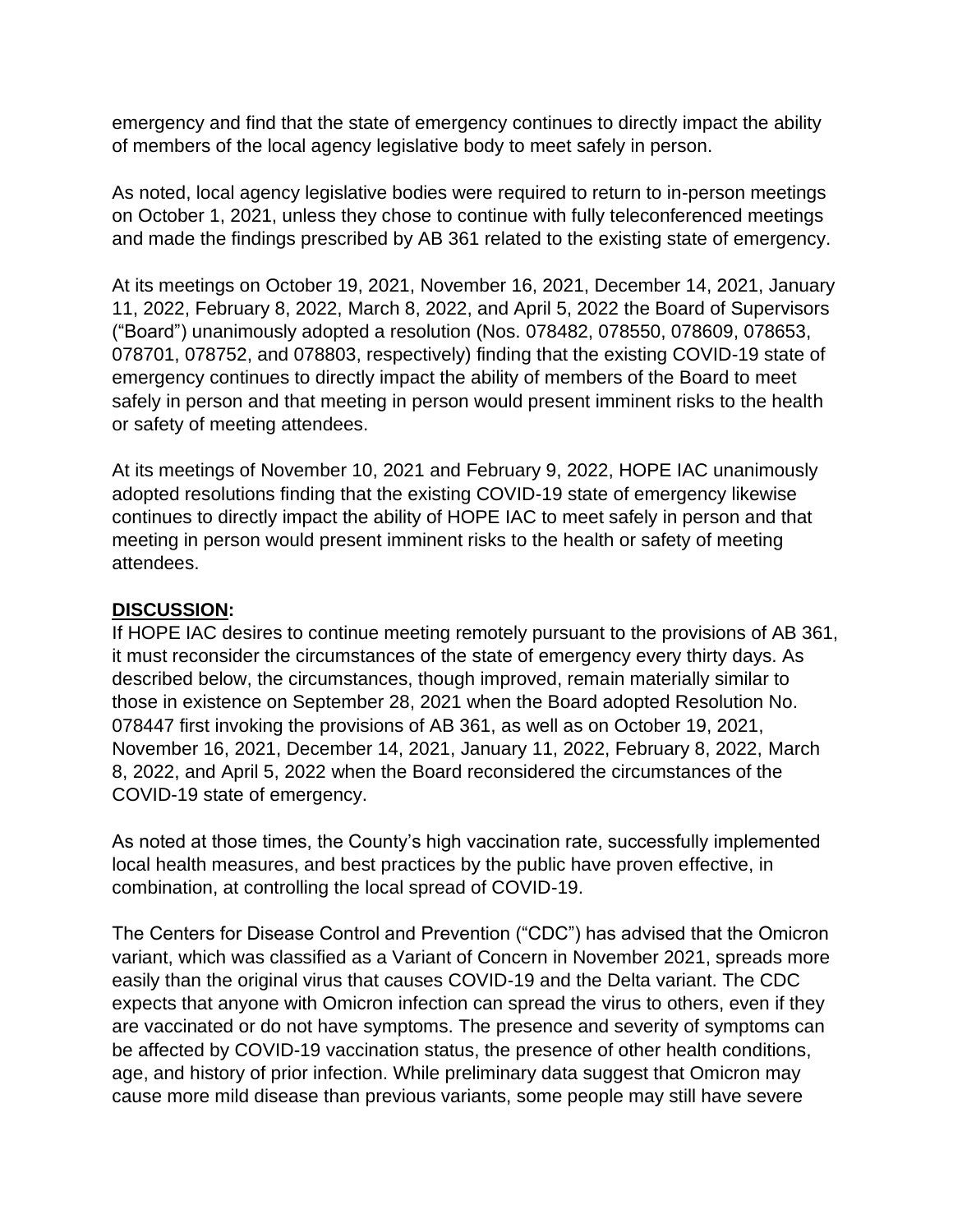disease, need hospitalization, and could die from the infection. The CDC warns that, even if only a small percentage of people with Omicron infection need hospitalization, the large volume of cases could overwhelm local healthcare systems.

In addition, effective February 16, 2022, only unvaccinated persons are required to mask in most indoor settings. It is recommended, however, that fully vaccinated individuals continue to mask indoors when the risk of transmission may be high. Thus, reducing the circumstances under which people come into close contact remains a vital component of the County's COVID-19 response strategy. While local agency public meetings are an essential government function, the last two years have proven that holding such meetings *in person* is often not essential.

Public meetings pose risks for COVID-19 spread for several reasons. These meetings may bring together people from throughout a geographic region, increasing the opportunity for COVID-19 transmission. Further, the open nature of public meetings makes it difficult to enforce compliance with vaccination, physical distancing, masking, cough and sneeze etiquette, or other safety measures, while some of the safety measures used by private businesses to control these risks may be less effective for public agencies.

These factors combine to continue to directly impact the ability of members of HOPE IAC to meet safely in person and to make in-person public meetings risky to health and safety.

Staff therefore recommends that HOPE IAC adopt findings to confirm that HOPE IAC has reconsidered the circumstances of the state of emergency caused by the spread of COVID-19; that the state of emergency caused by the spread of COVID-19 continues to directly impact the ability of members of HOPE IAC to meet safely in person; and that conducting in-person meetings at the present time would present an imminent risk to the health and safety of attendees.

A resolution to that effect and directing staff to take such other necessary or appropriate actions to implement the intent and purposes of the resolution, is attached hereto.

# **FISCAL IMPACT:**

None.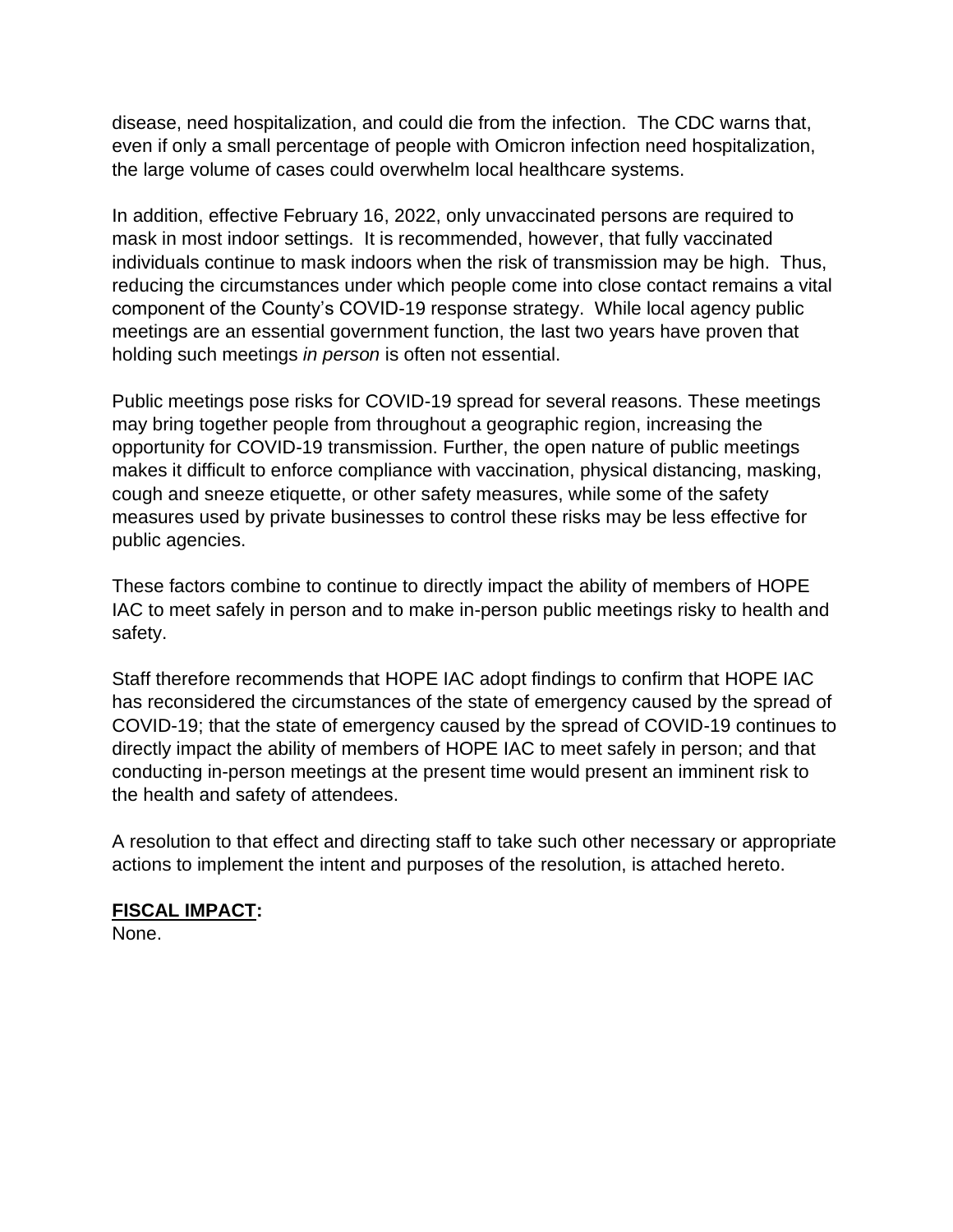## **RESOLUTION NO.**

## **RESOLUTION FINDING THAT THE COVID-19 PANDEMIC STATE OF EMERGENCY CONTINUES TO PRESENT IMMINENT RISKS TO THE HEALTH OR SAFETY OF ATTENDEES AND THAT IT CONTINUES TO DIRECTLY IMPACT THE ABILITY OF THE HOPE INTERAGENCY COUNCIL (IAC) TO MEET SAFELY IN PERSON**

**\_\_\_\_\_\_\_\_\_\_\_\_\_\_\_\_\_\_\_\_\_\_\_\_\_\_\_\_\_\_\_\_\_\_\_\_\_\_\_\_\_\_\_\_\_\_\_\_\_\_\_\_\_\_\_\_\_\_\_\_\_\_**

**WHEREAS**, on March 4, 2020, pursuant to Government Code section 8550, *et seq.*, Governor Newsom proclaimed a state of emergency related to the COVID-19 novel coronavirus, and subsequently, the San Mateo County Board of Supervisors ("Board") declared a local emergency related to COVID-19, and the proclamation by the Governor and declaration by the Board remain in effect; and

**WHEREAS**, on March 17, 2020, Governor Newsom issued Executive Order N-

29-20, which suspended certain provisions in the California Open Meeting law,

Government Code section 54950, et seq. (the "Brown Act"), related to teleconferencing by legislative bodies, provided certain requirements were met and followed; and

**WHEREAS**, on June 11, 2021, the Governor issued Executive Order N-08-21, which extended provisions of Executive Order N-29-20 that waive otherwise-applicable Brown Act requirements related to remote/teleconference meetings by local agency legislative bodies through September 30, 2021; and

**WHEREAS**, on September 16, 2021, Governor Newsom signed AB 361 into law, and AB 361 provides that a legislative body subject to the Brown Act may continue to meet without fully complying with the otherwise-applicable requirements in the Brown Act related to remote/teleconference meetings by legislative bodies, provided that a state of emergency has been declared and the legislative body determines that meeting in person would present imminent risks to the health or safety of attendees, and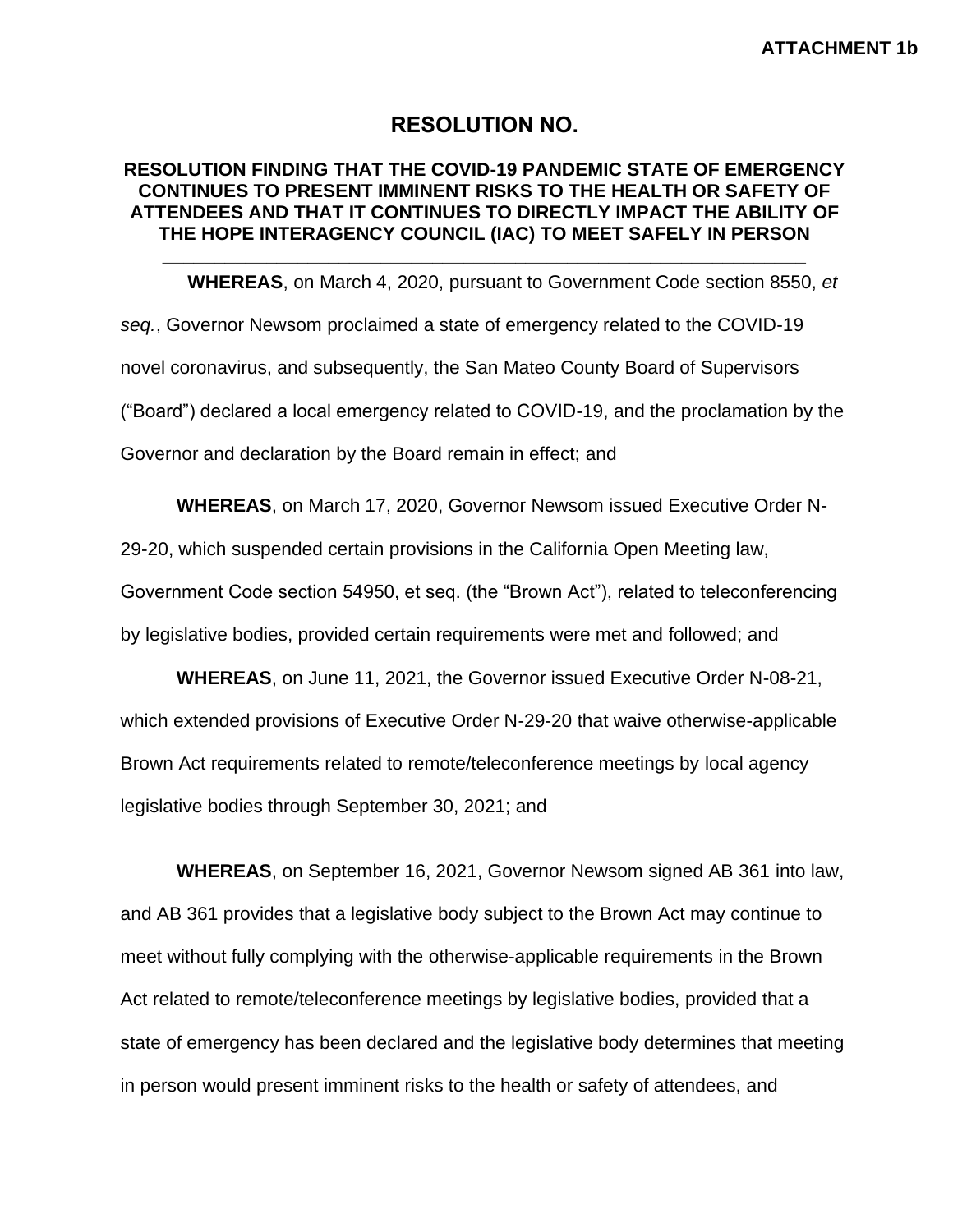provided that the legislative body continues to make such findings at least every thirty (30) days during the term of the declared state of emergency; and,

**WHEREAS**, on September 28, 2021, in the interest of public health and safety, as affected by the state of emergency caused by the spread of COVID-19, the Board of Supervisors issued a finding that meeting in person would present imminent risks to the health or safety of attendees, and decided to invoke the provisions of AB 361 related to teleconferencing for meetings of the Board; and

**WHEREAS**, at its meetings of October 19, 2021, November 16, 2021, December 14, 2021, January 11, 2022, February 8, 2022, March 8, 2022, and April 5, 2022 the Board adopted, by unanimous vote, Resolution Nos. 078482, 078550, 078609, 078653, 078701, 078752, and 078803 respectively, wherein the Board found, *inter alia*, that the COVID-19 state of emergency continues to directly impact the ability of members of the Board to meet safely in person and that meeting in person would present imminent risks to the health or safety of meeting attendees; and

**WHEREAS**, at its meetings of November 10, 2021 and February 9, 2022 HOPE IAC adopted, by unanimous vote, resolutions finding, *inter alia,* that the COVID-19 state of emergency likewise continues to directly impact the ability of members of HOPE IAC to meet safely in person and that meeting in person would present imminent risks to the health or safety of meeting attendees; and

**WHEREAS,** HOPE IAC has again reconsidered the circumstances of the state of emergency and finds that the state of emergency continues to impact the ability of members of HOPE IAC to meet in person because there is a continuing threat of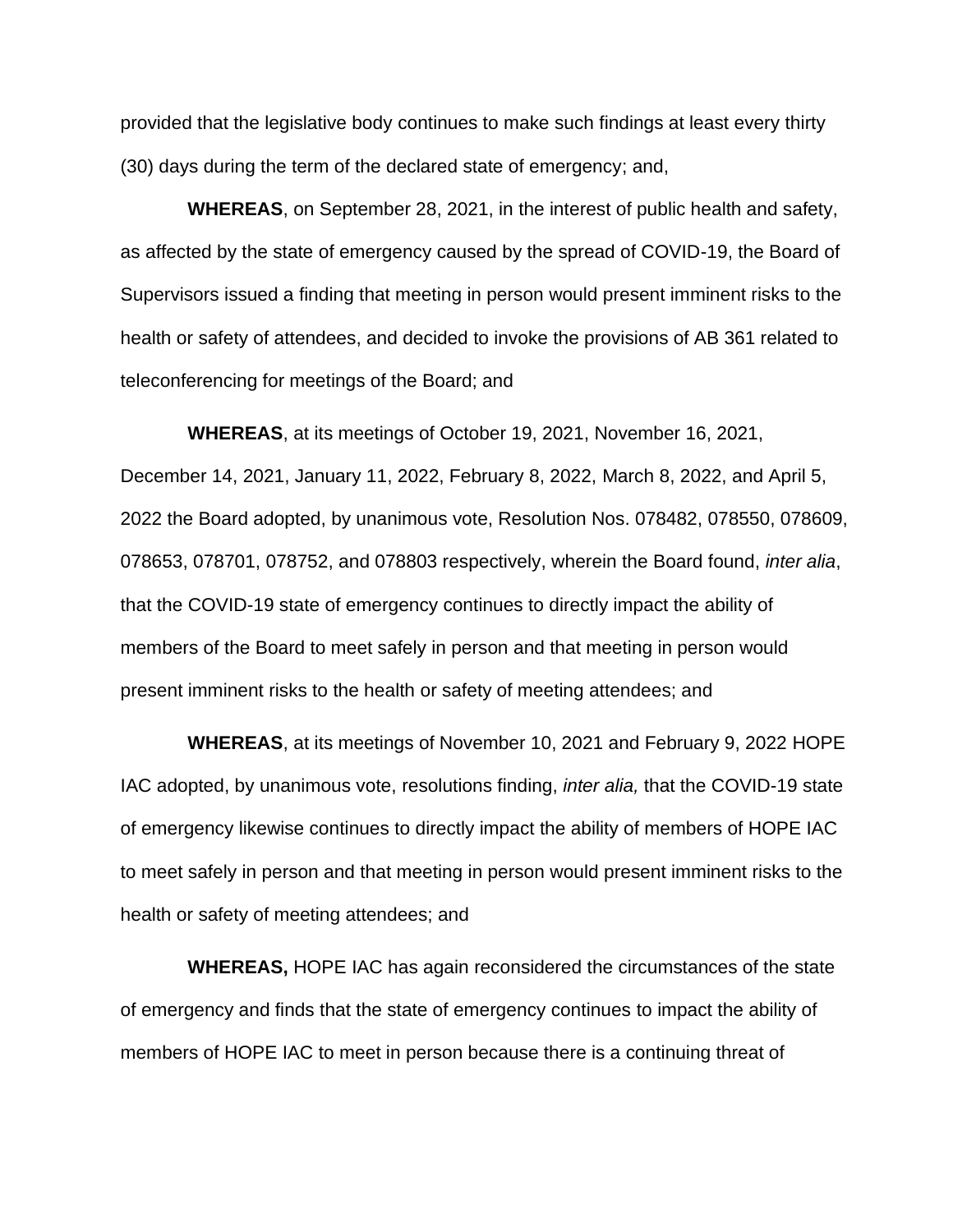COVID-19 to the community, and because HOPE IAC meetings have characteristics that give rise to risks to health and safety of meeting participants (such as the increased mixing associated with bringing together people from across the community, the need to enable those who are immunocompromised or unvaccinated to be able to safely continue to participate fully in public governmental meetings, and the challenges with fully ascertaining and ensuring compliance with vaccination and other safety recommendations at such meetings); and

**WHEREAS**, on November 30, 2021, the Omicron variant of COVID-19 was classified as a Variant of Concern in the United States; and

**WHEREAS**, the Centers for Disease Control and Prevention ("CDC") has advised that the Omicron variant spreads more easily than the original virus that causes COVID-19 and the Delta variant, and expects that anyone with Omicron infection can spread the virus to others, even if they are vaccinated or do not have symptoms; and

**WHEREAS**, the presence and severity of symptoms associated with the Omicron variant can be affected by COVID-19 vaccination status, the presence of other health conditions, age, and history of prior infection;

**WHEREAS**, while preliminary data suggest that Omicron may cause more mild disease than previous variants, some people may still have severe disease, need hospitalization, and could die from the infection, and the CDC warns that, even if only a small percentage of people with Omicron infection need hospitalization, the large volume of cases could overwhelm local healthcare systems; and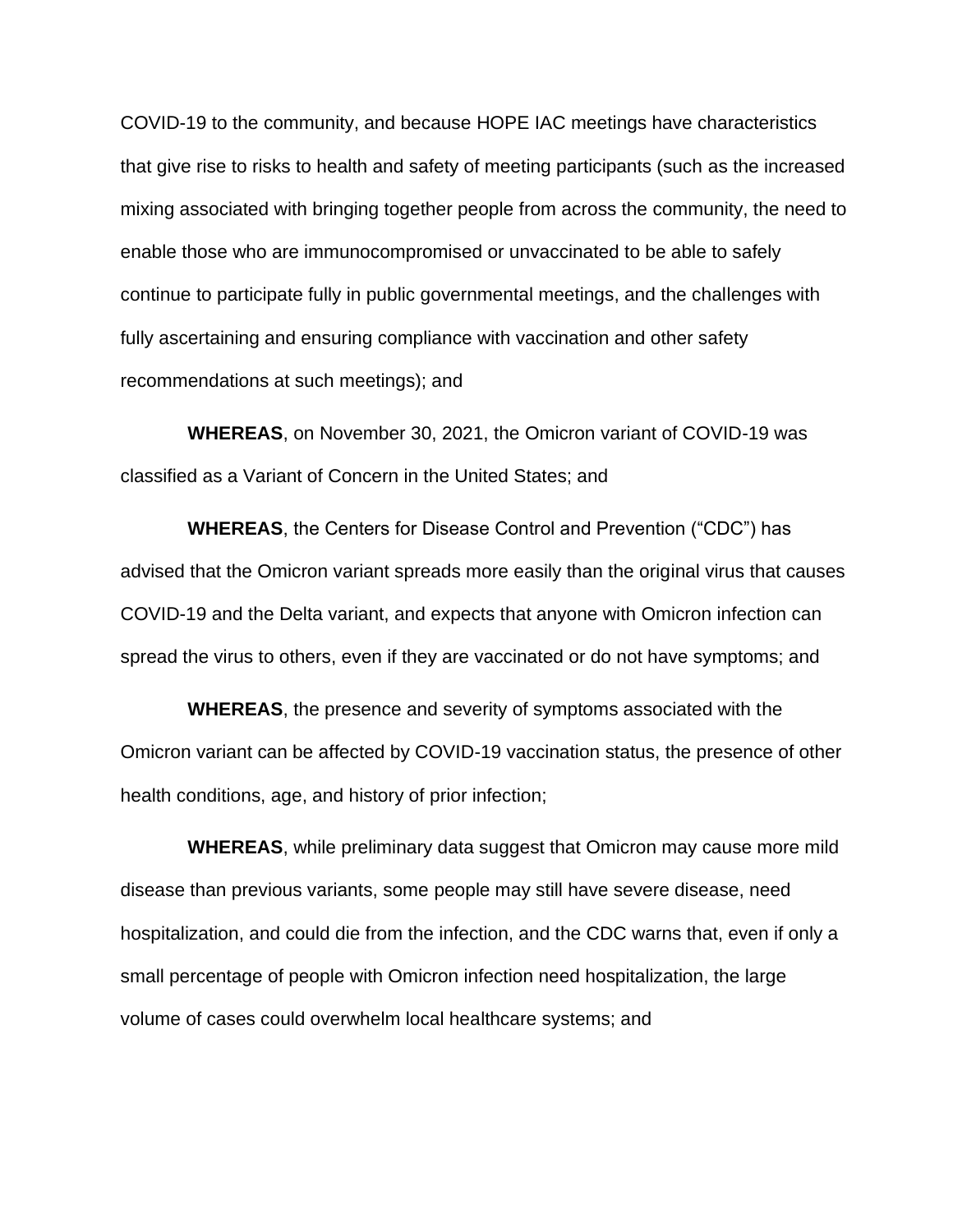**WHEREAS**, effective February 16, 2022, only unvaccinated persons are required to mask in indoor settings, but it is recommended that fully vaccinated individuals continue to mask indoors when the risk of transmission may be high; and

**WHEREAS**, the County has an important interest in protecting the health and safety of those who participate in meetings of HOPE IAC and of the County's various other legislative bodies; and

**WHEREAS**, the COVID-19 pandemic has informed County agencies about the unique advantages of online public meetings, which are substantial, as well as the unique challenges posed by online public meetings, which are frequently surmountable; and

**WHEREAS**, in the interest of public health and safety, as affected by the state of emergency caused by the spread of COVID-19, HOPE IAC finds that this state of emergency continues to directly impact the ability of its members to meet safely in person and that meeting in person would present imminent risks to the health or safety of attendees.

## **NOW, THEREFORE, IT IS HEREBY DETERMINED AND ORDERED** that

- 1. The recitals set forth above are true and correct.
- 2. HOPE IAC has reconsidered the circumstances of the state of emergency caused by the spread of COVID-19.